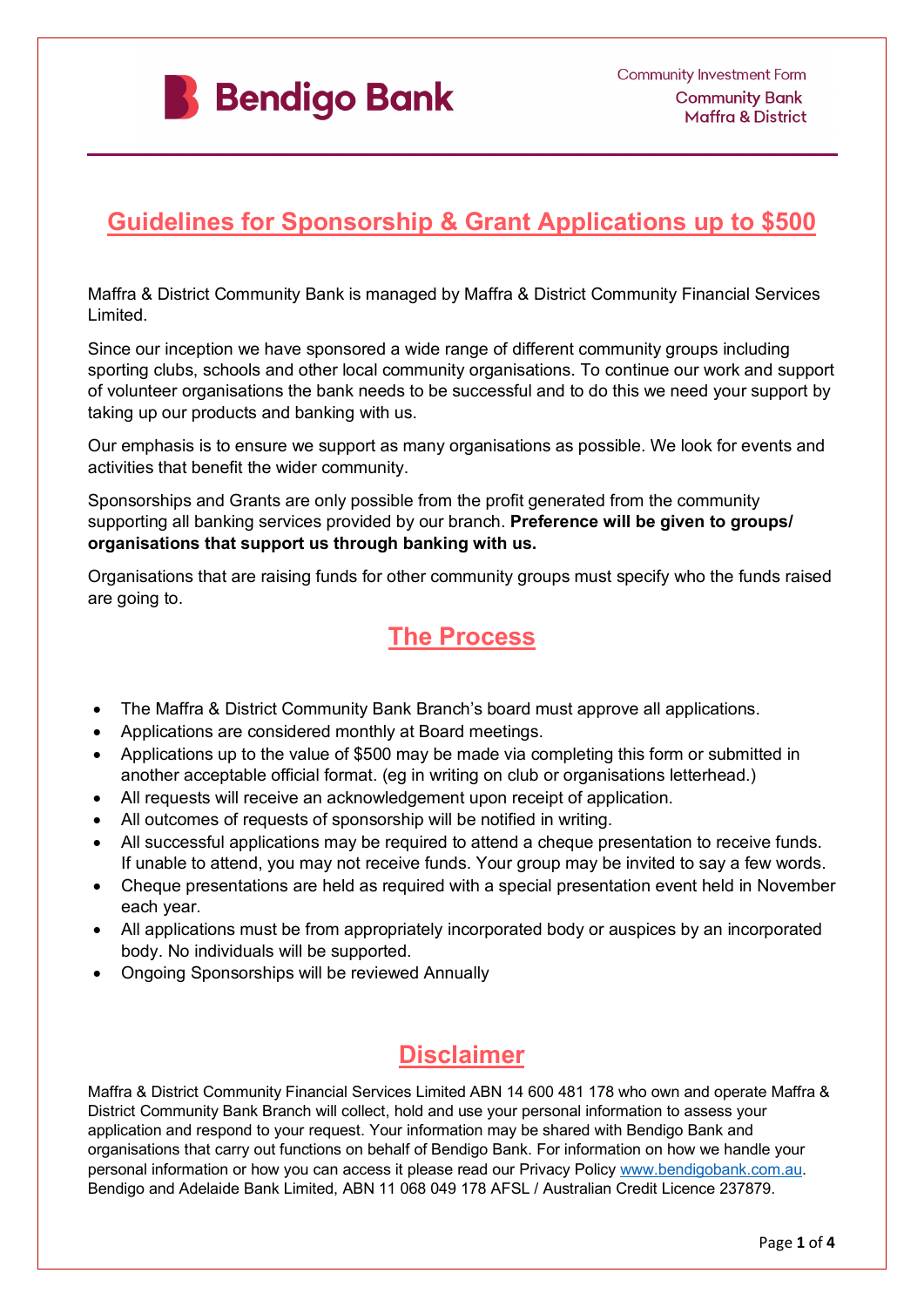

### **Application for Grant/Sponsorship up to \$500**

Information supplied on this form will be used to promote your Club/Group/Organisation at our cheque presentation.

### **1. Group/ Organisation**

| Name of Organisation                                                                             |  |                |           |
|--------------------------------------------------------------------------------------------------|--|----------------|-----------|
| <b>ABN</b>                                                                                       |  |                |           |
| <b>Postal Address</b>                                                                            |  |                |           |
| <b>Contact Person</b>                                                                            |  |                |           |
| Position                                                                                         |  | Phone / Mobile |           |
| <b>Email address</b>                                                                             |  |                |           |
| Please tell us about<br>your organisation<br>(number of members,<br>history of group etc)        |  |                |           |
| Do you currently support Maffra & District Community Bank<br>by having active account/s with us? |  | Yes            | <b>No</b> |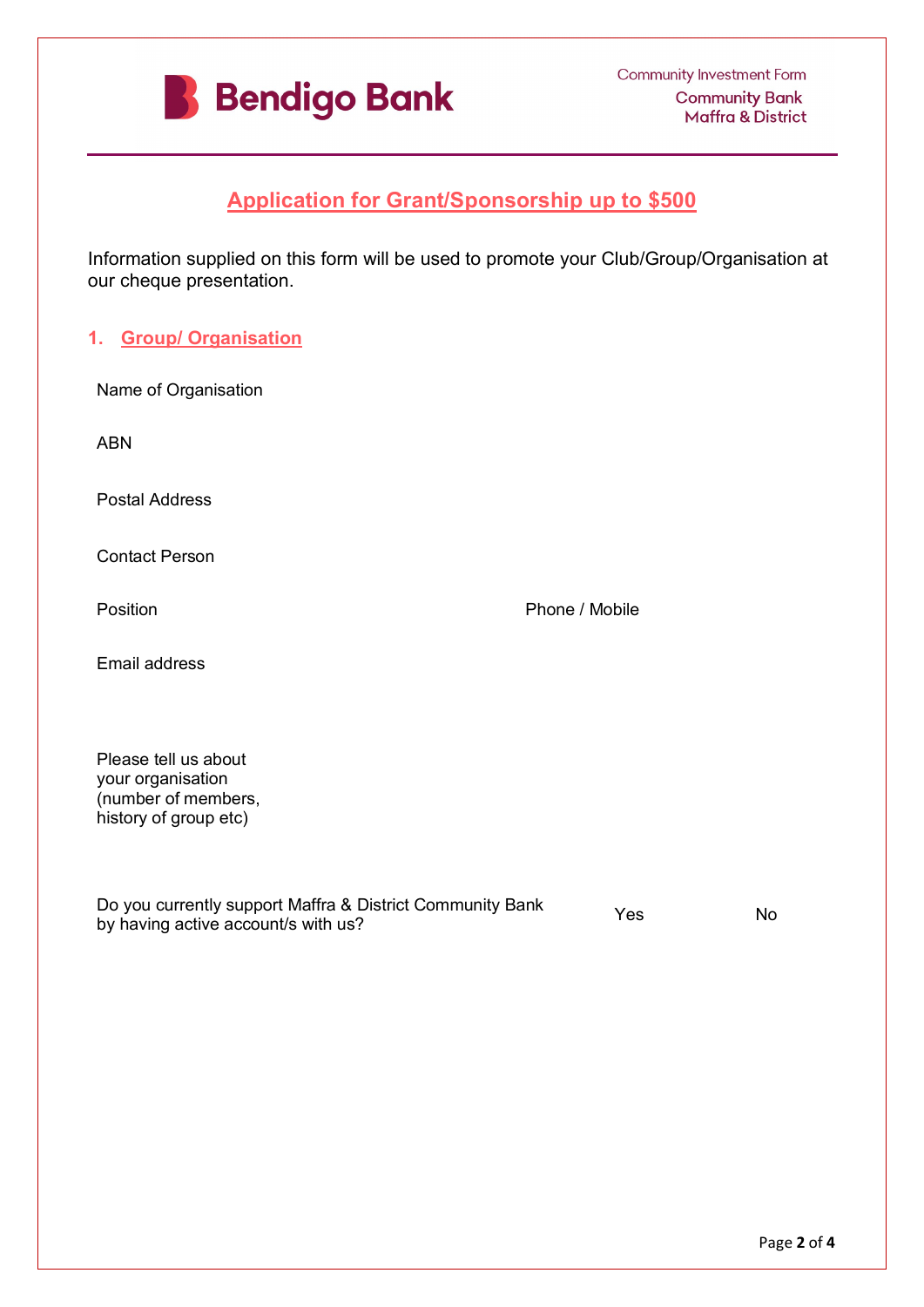

### **2. Details of Sponsorship**

| Event / Project Name          |  |
|-------------------------------|--|
| Date of Event                 |  |
| Location                      |  |
| Requested amount<br>(inc GST) |  |

| Will this be an ongoing annual Sponsorship? (please circle)         | Yes | N٥ |
|---------------------------------------------------------------------|-----|----|
| Has your group had previous sponsorship from us? (please<br>circle) | Yes | N٥ |

Please provide an outline of the main objective of your event / project and how the sponsorship funds will be used:

Please explain how this event / project will benefit your organisation and the community: